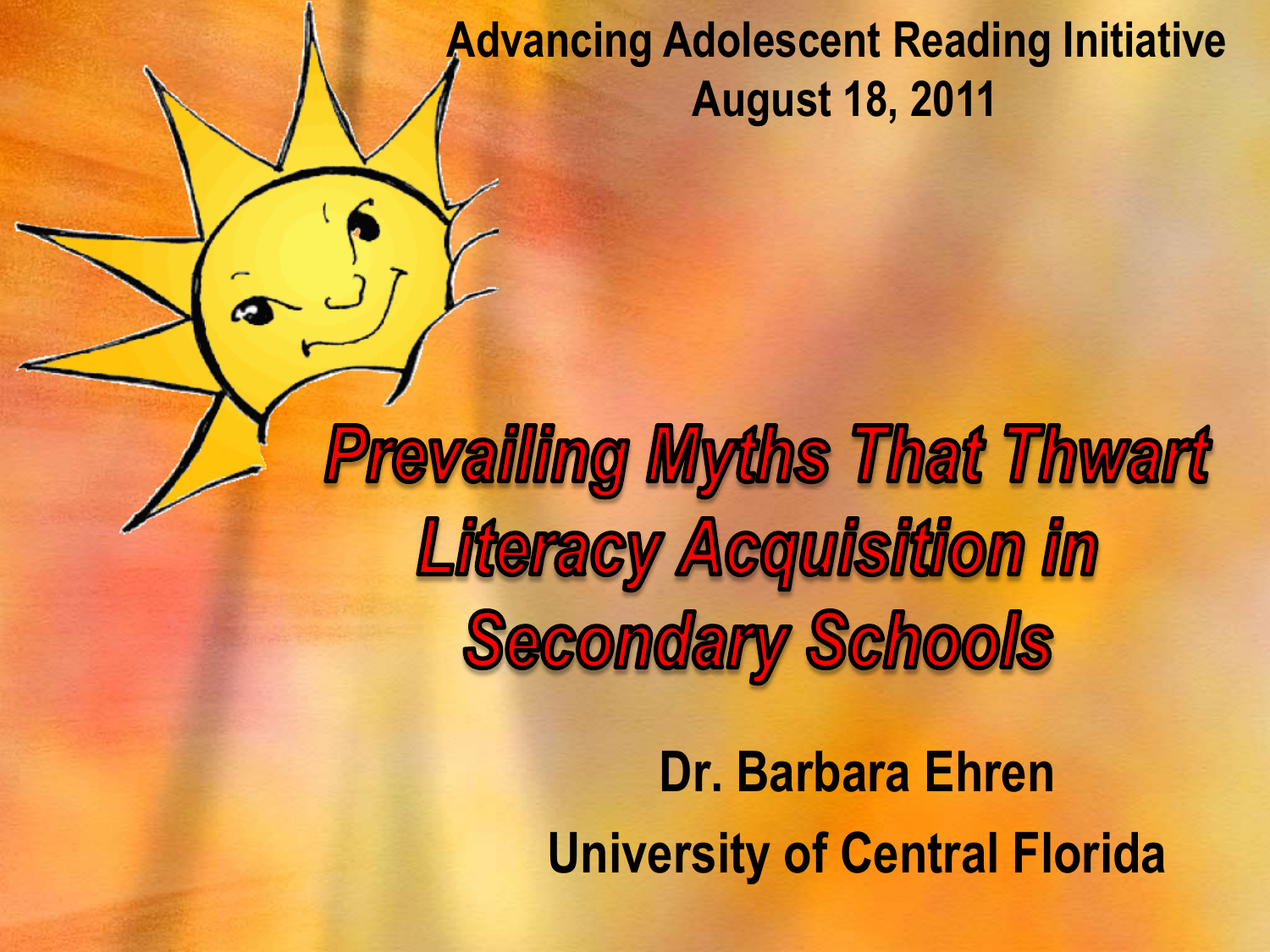### **PREVAILING MYTH**

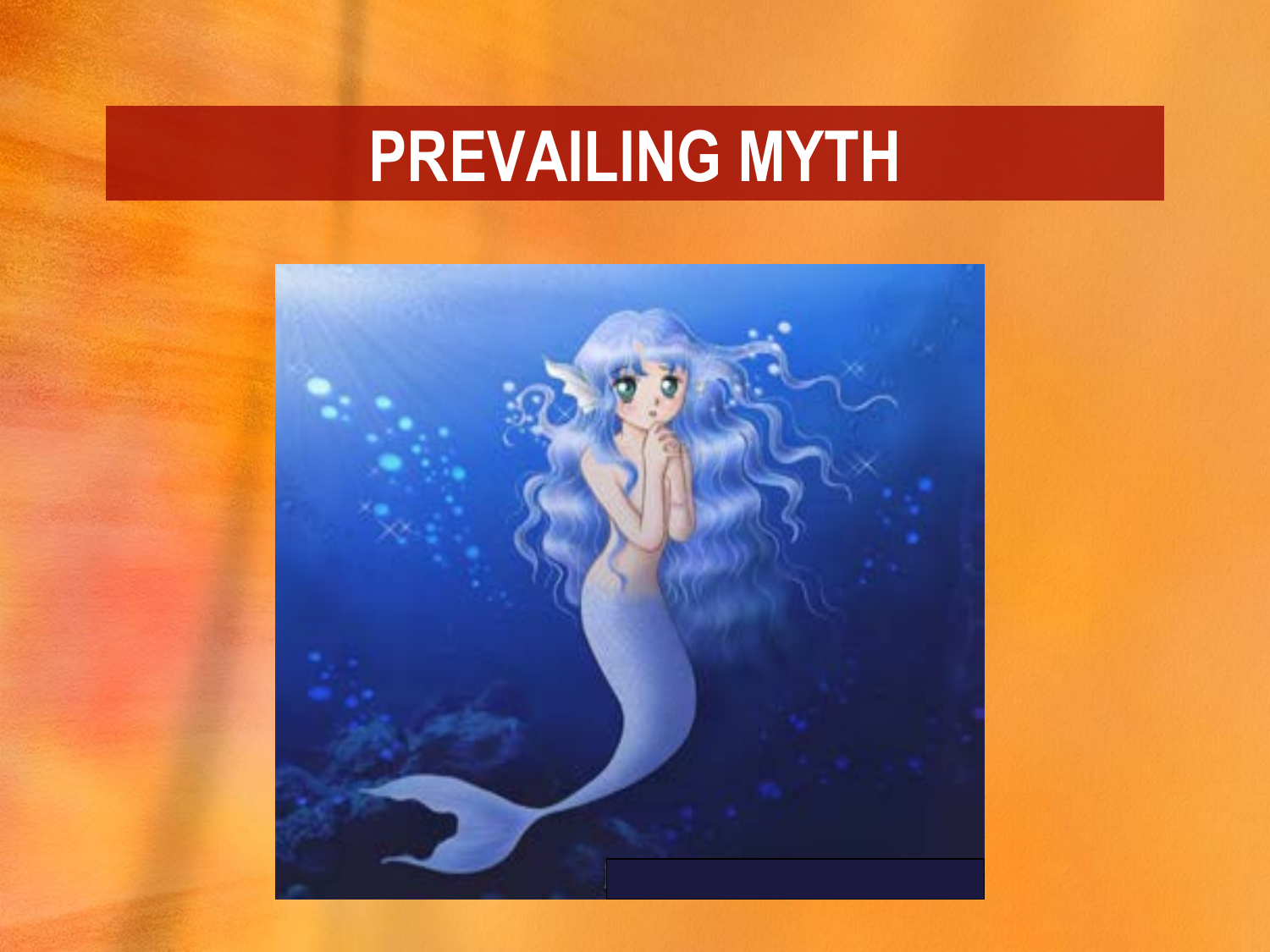# The REALITY!

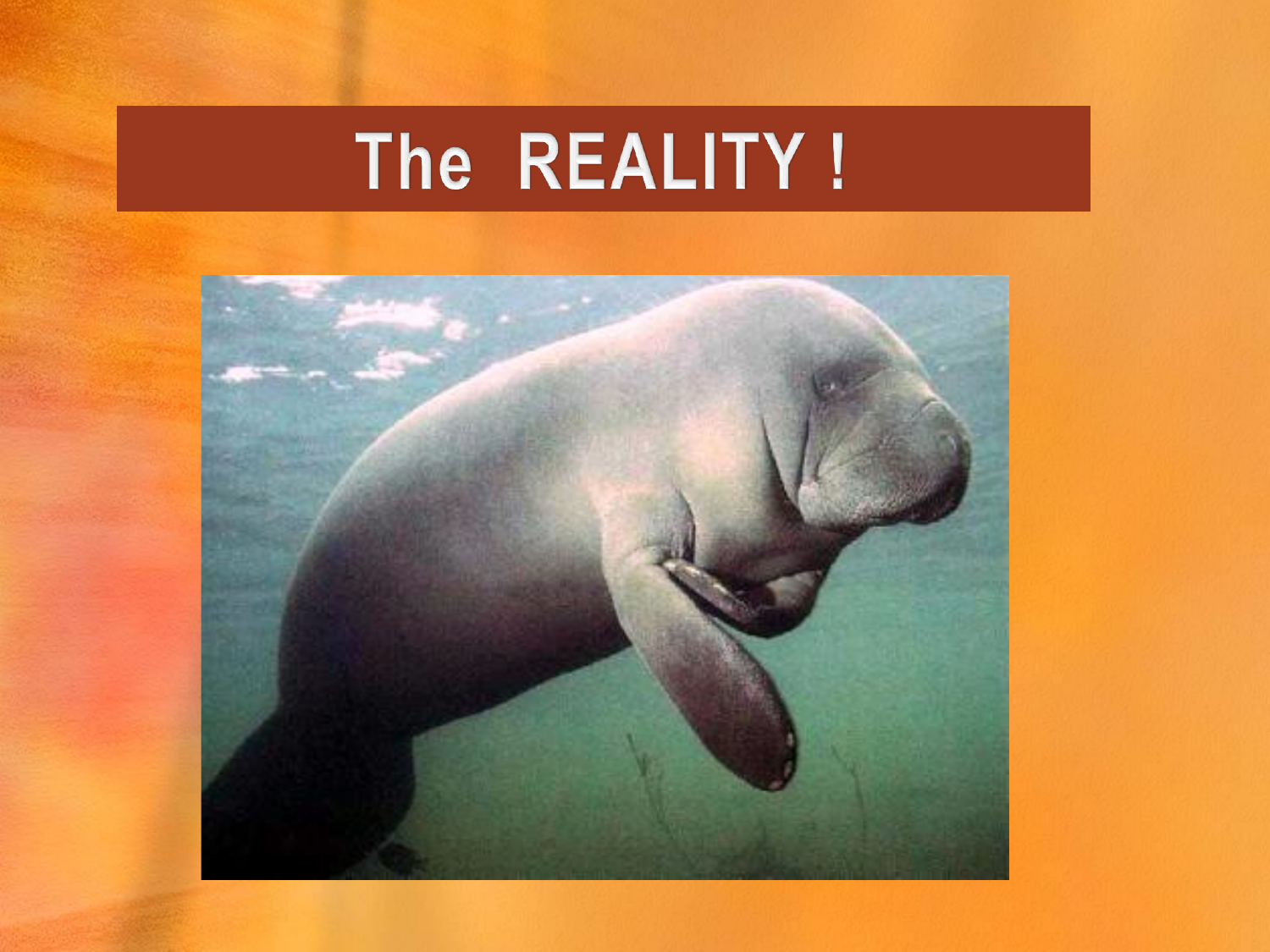#### Language Development



**Language development is an issue concerning young children; by the time kids reach adolescence oral language is not a significant factor.** 



Adolescents with oral language difficulties often mask their problems with quips and "one liners." For social communication in the teenage world they may appear OK. Further they may talk a lot without good structure or substance.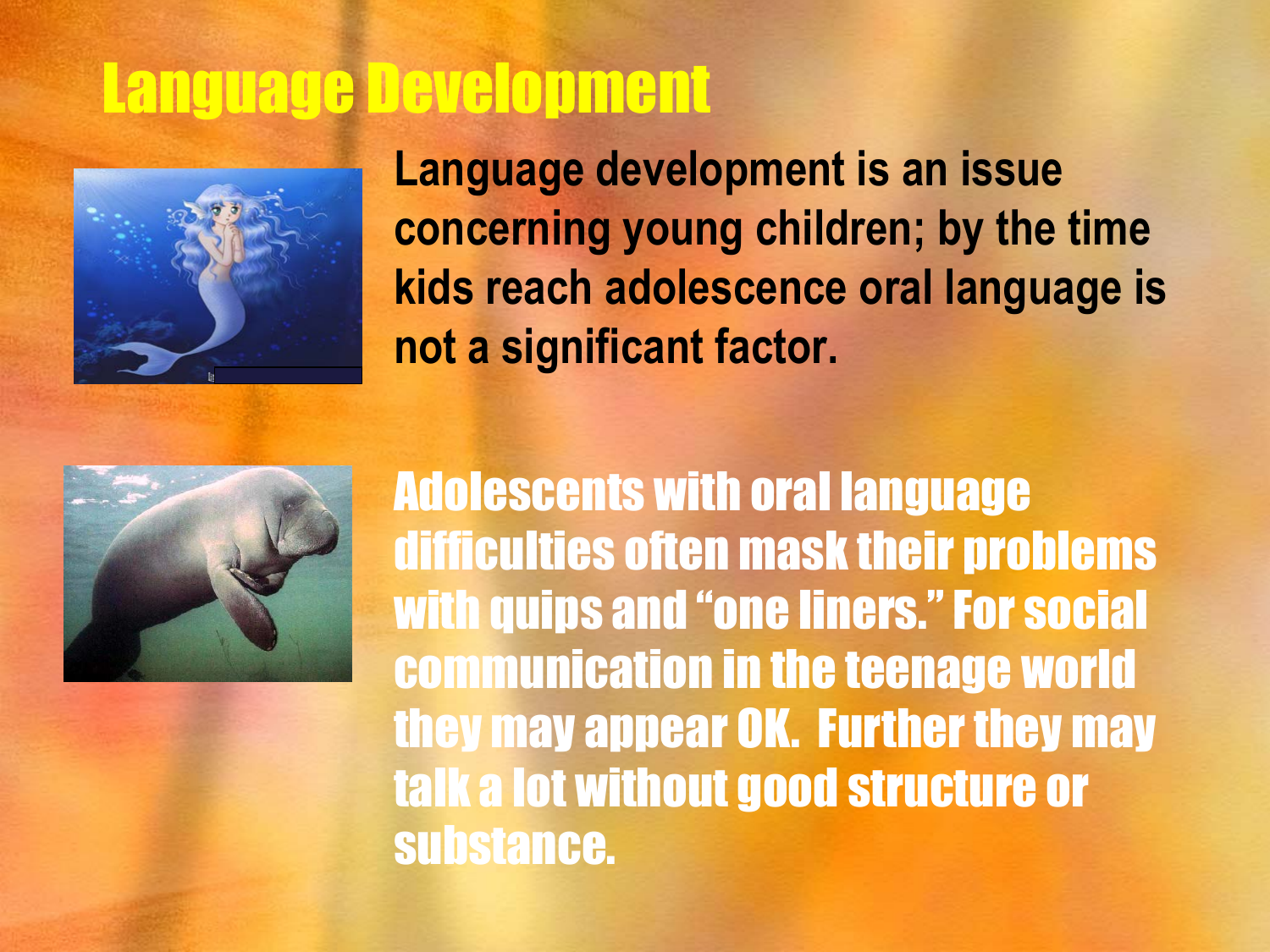# Oral Communication



**If an adolescent seems to be able to communicate orally, there is nothing wrong with his language.** 



Oral language used for interaction is not as complex as the language needed for academic content acquisition and manipulation of meaning. A student's oral language may be adequate when she has problems with academic language.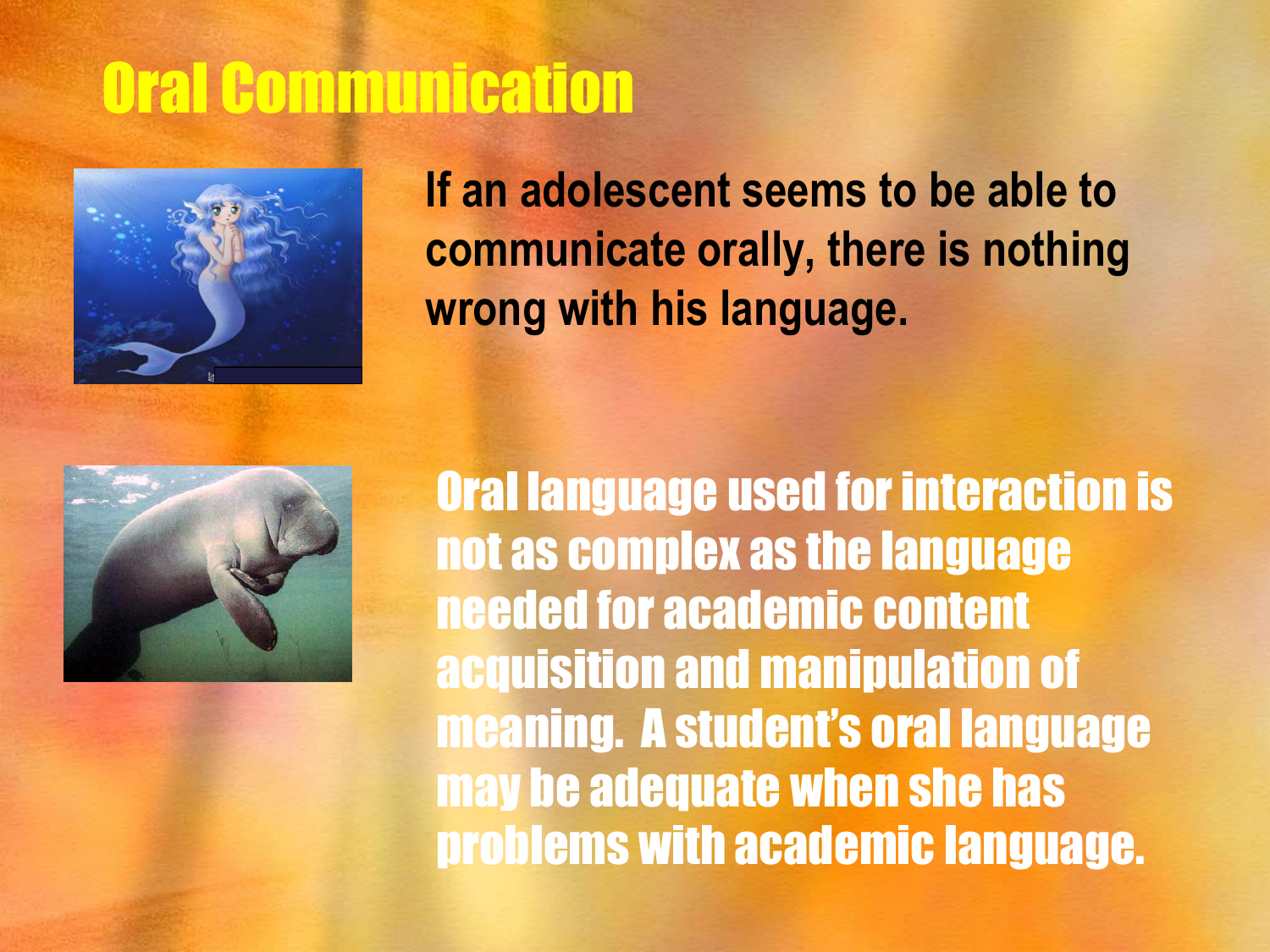### Literacy Achievement



**Underlying language ability has little to do with literacy achievement for older students.** 



The language underpinnings of listening, speaking, reading and writing, and the interrelationships among these processes are important factors in addressing literacy.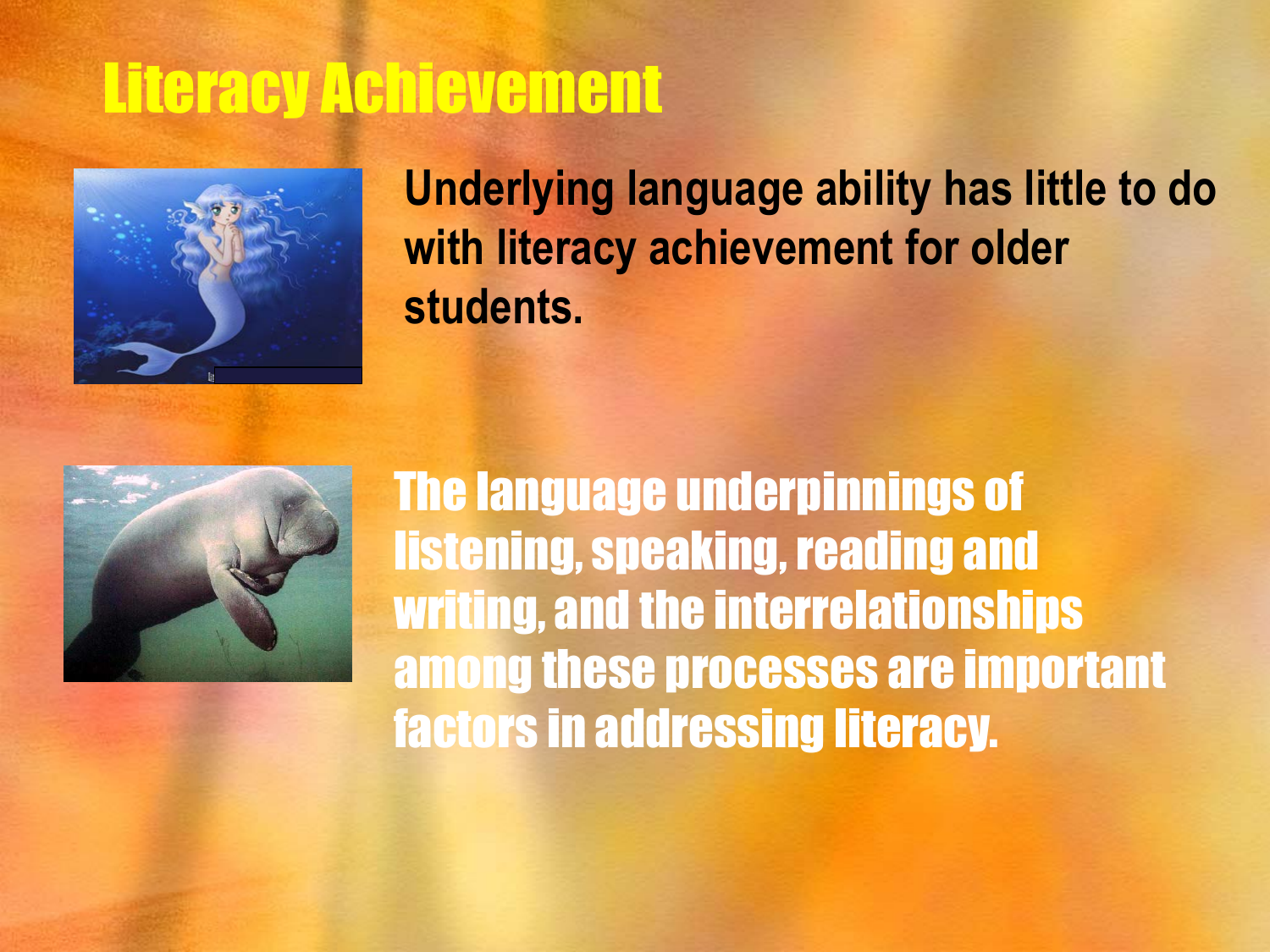Language Processes

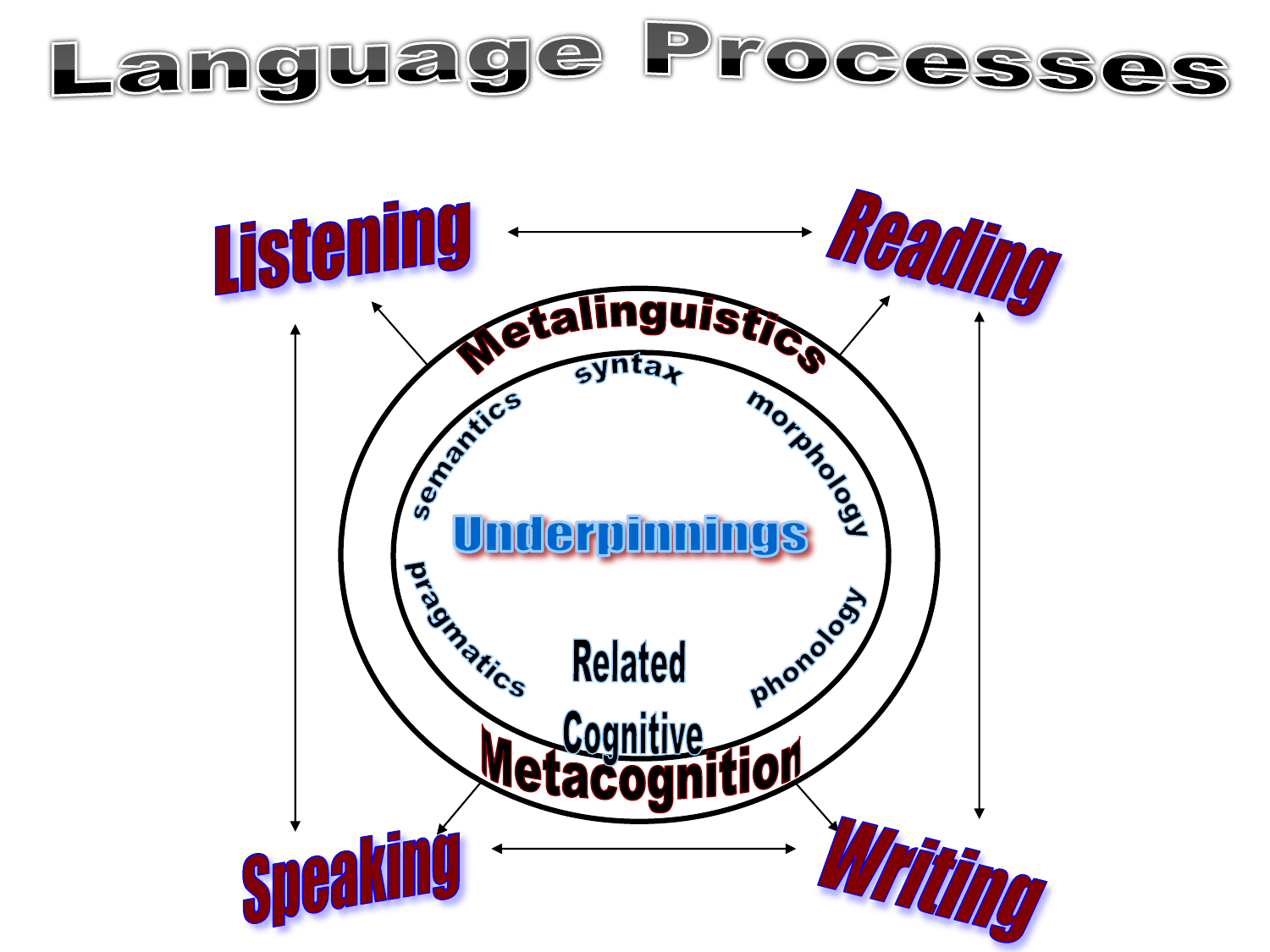#### Metacognition

•*Thinking about thinking* 

•*Reflection on products and processes* 

•*Awareness of your own cognitive processes*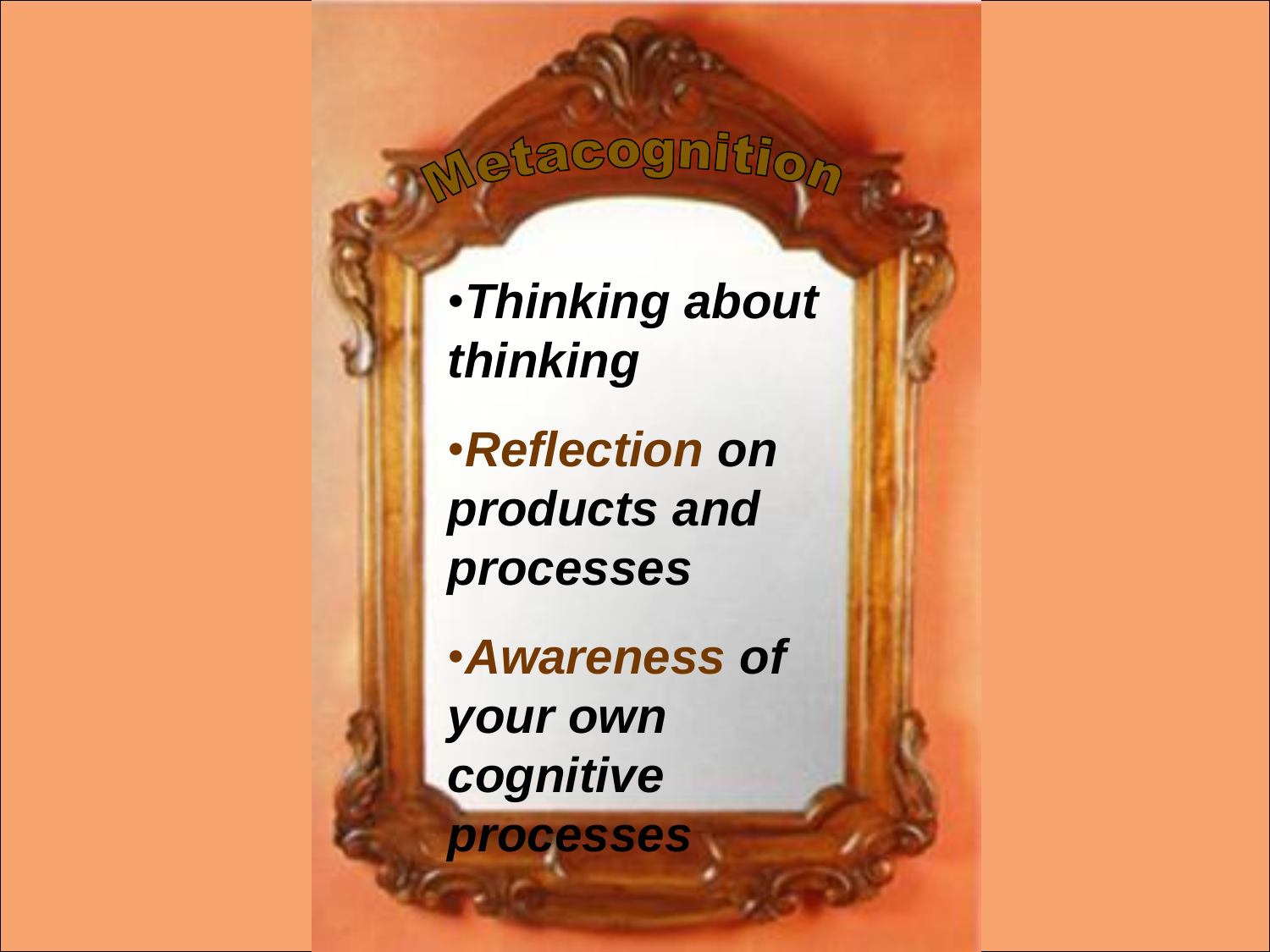### Shared Responsibility



#### **Literacy is not the job of secondary educators.**



All educators in secondary setting need to share responsibility for the literacy acquisition of all the learners in that setting, including typically developing students, students with disabilities, students of poverty and students for whom English is a second language.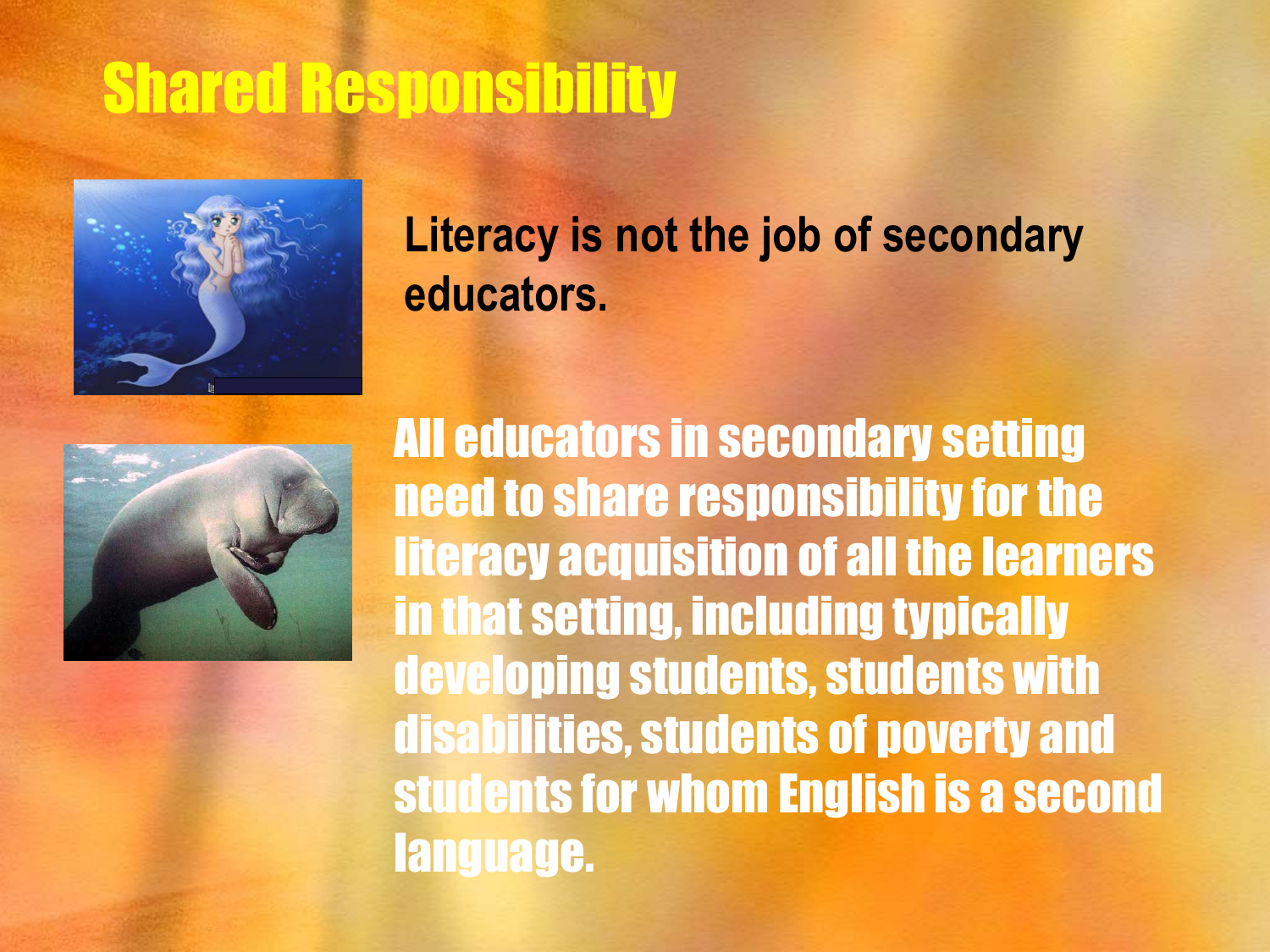### Resource Allocation



**It is fruitless to spend time and money on adolescents because they have passed the point at which instruction can make a real difference.** 



Evidence-based practices can and should be used in instructional programs with an optimistic view that the literacy needs of adolescents can be met.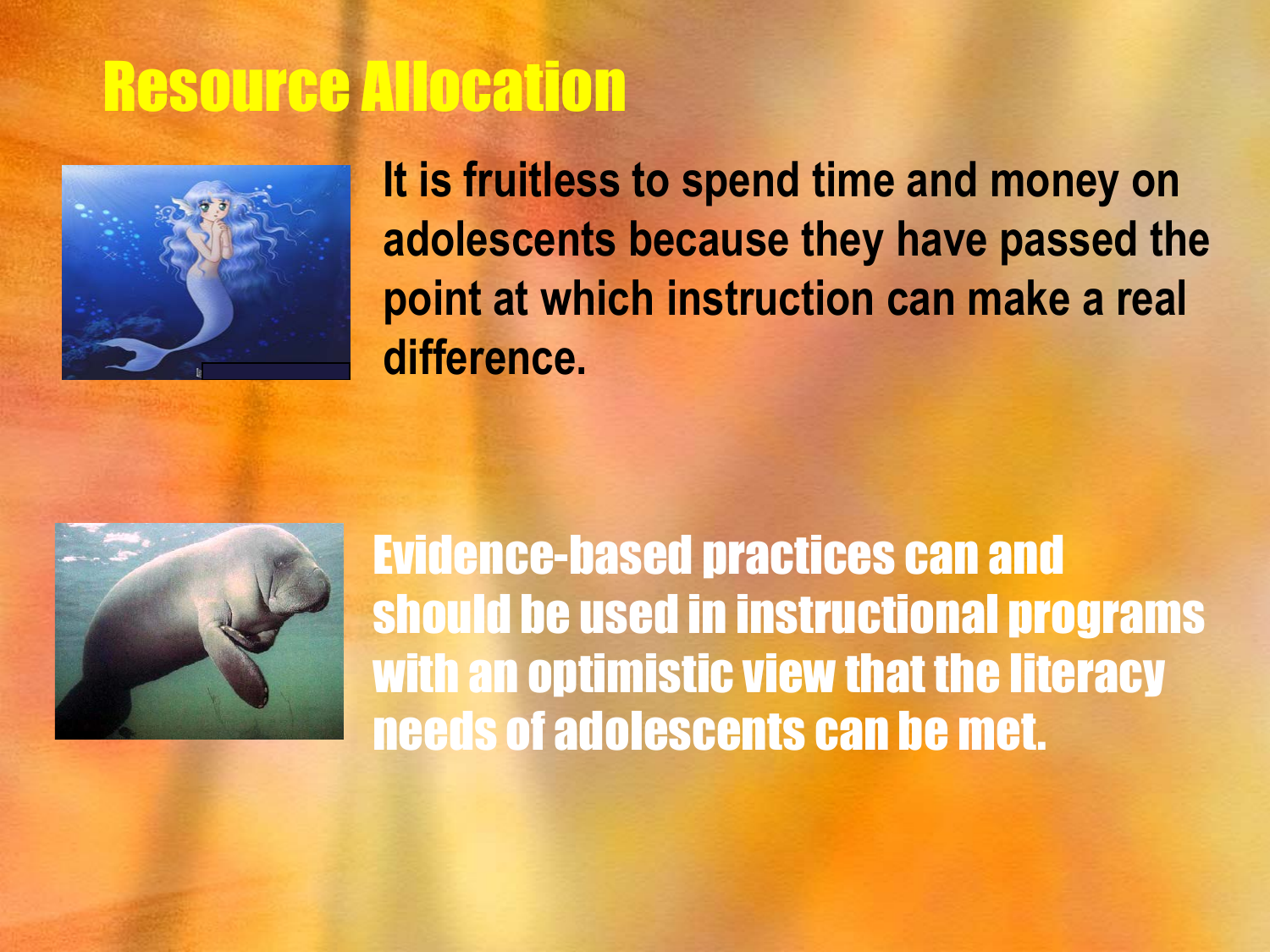#### Instructional Practices



#### **Instruction that works with younger children will be equally effective for older students.**



The uniqueness of learning and setting characteristics for adolescents should be acknowledged in designing appropriate assessment and instructional approaches.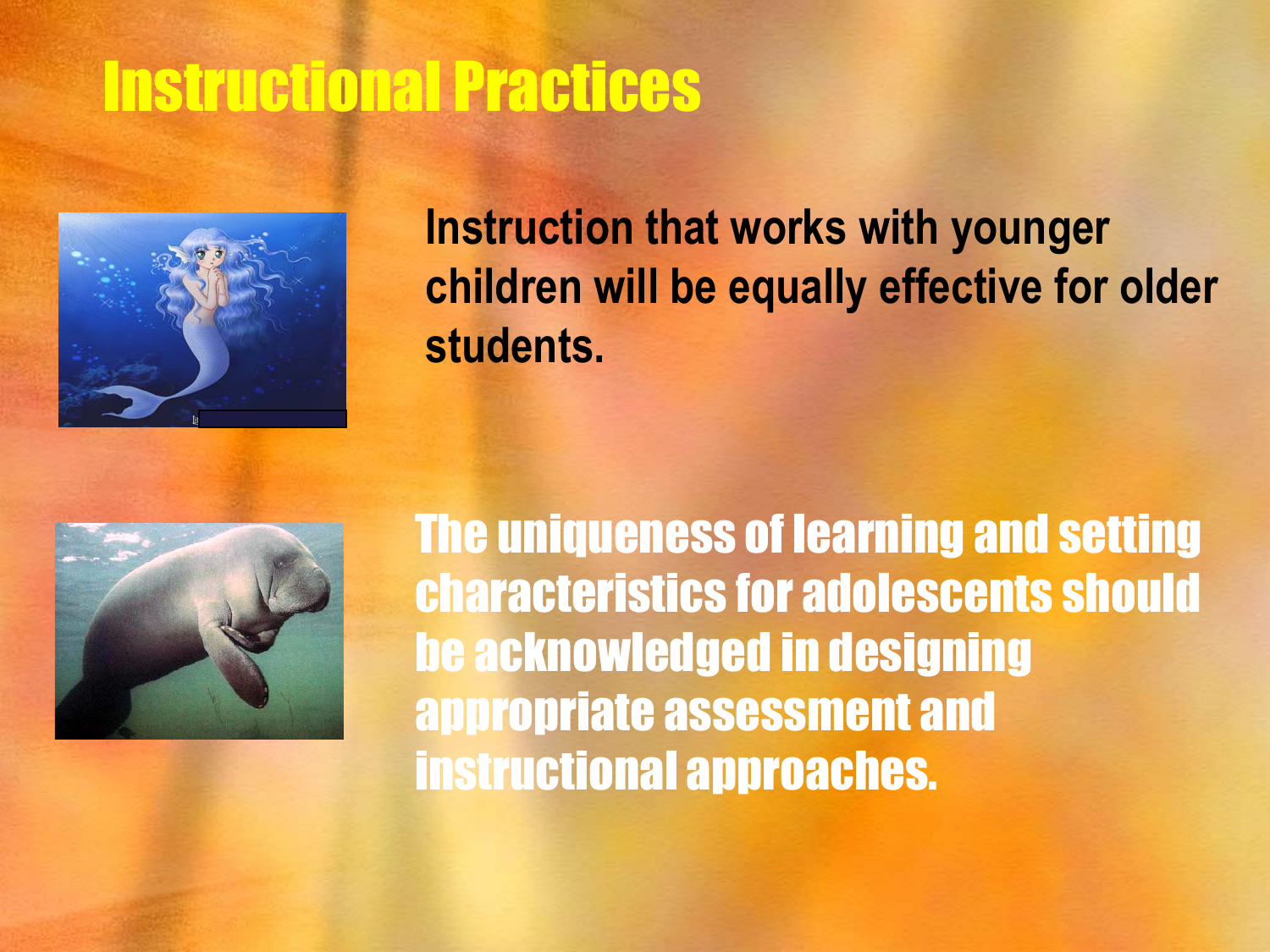### Motivation



#### **Little can be done for students who are not motivated to engage in literacy activities.**



#### Motivation is a variable to be addressed in research and program design.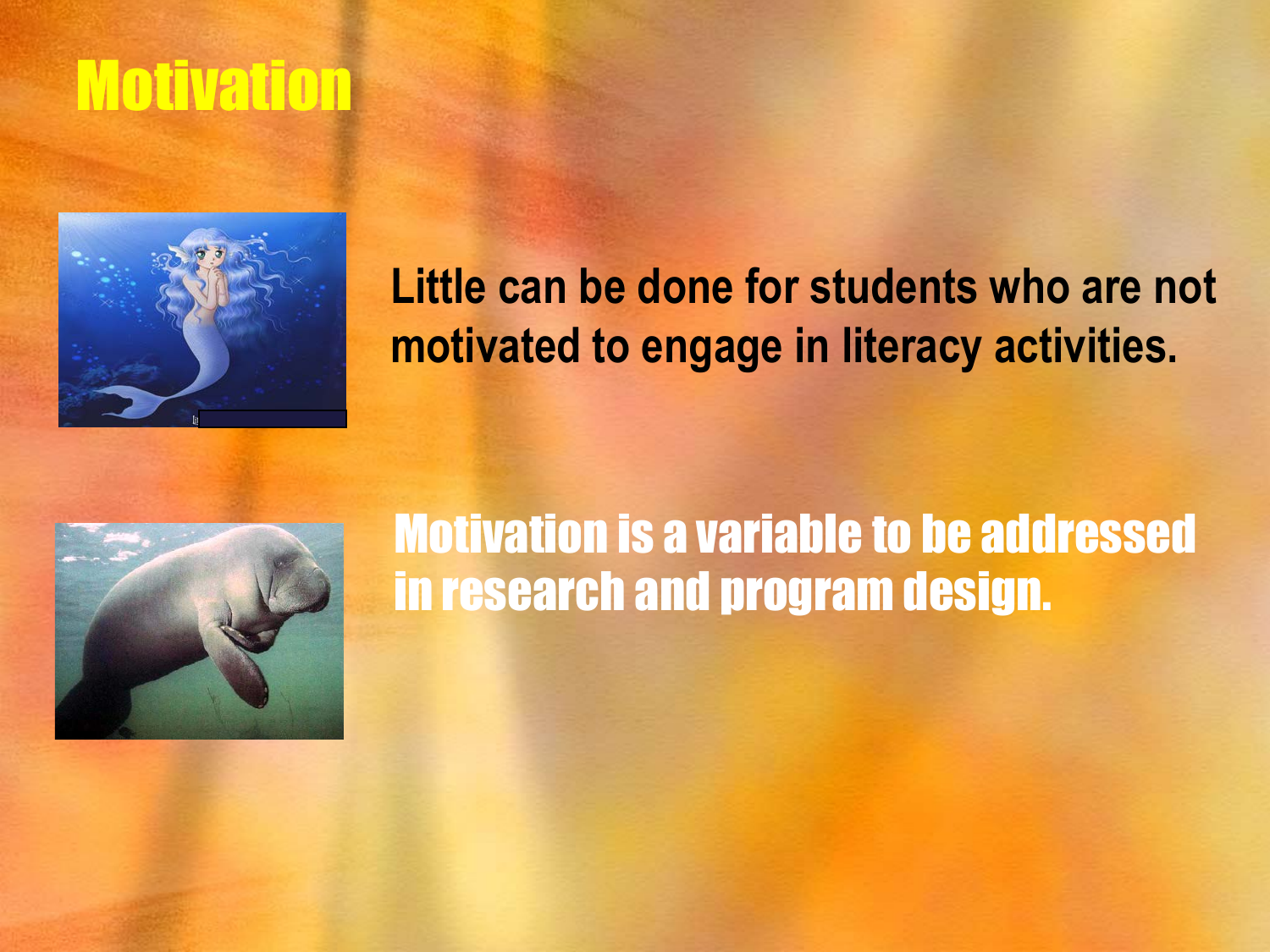# The Definition of Literacy



**Basic skills in print reading should be the focal point of literacy efforts.** 



The definition that guides research and programming efforts should attend to skills and strategies that go beyond basics and include multiple literacies across language processes.